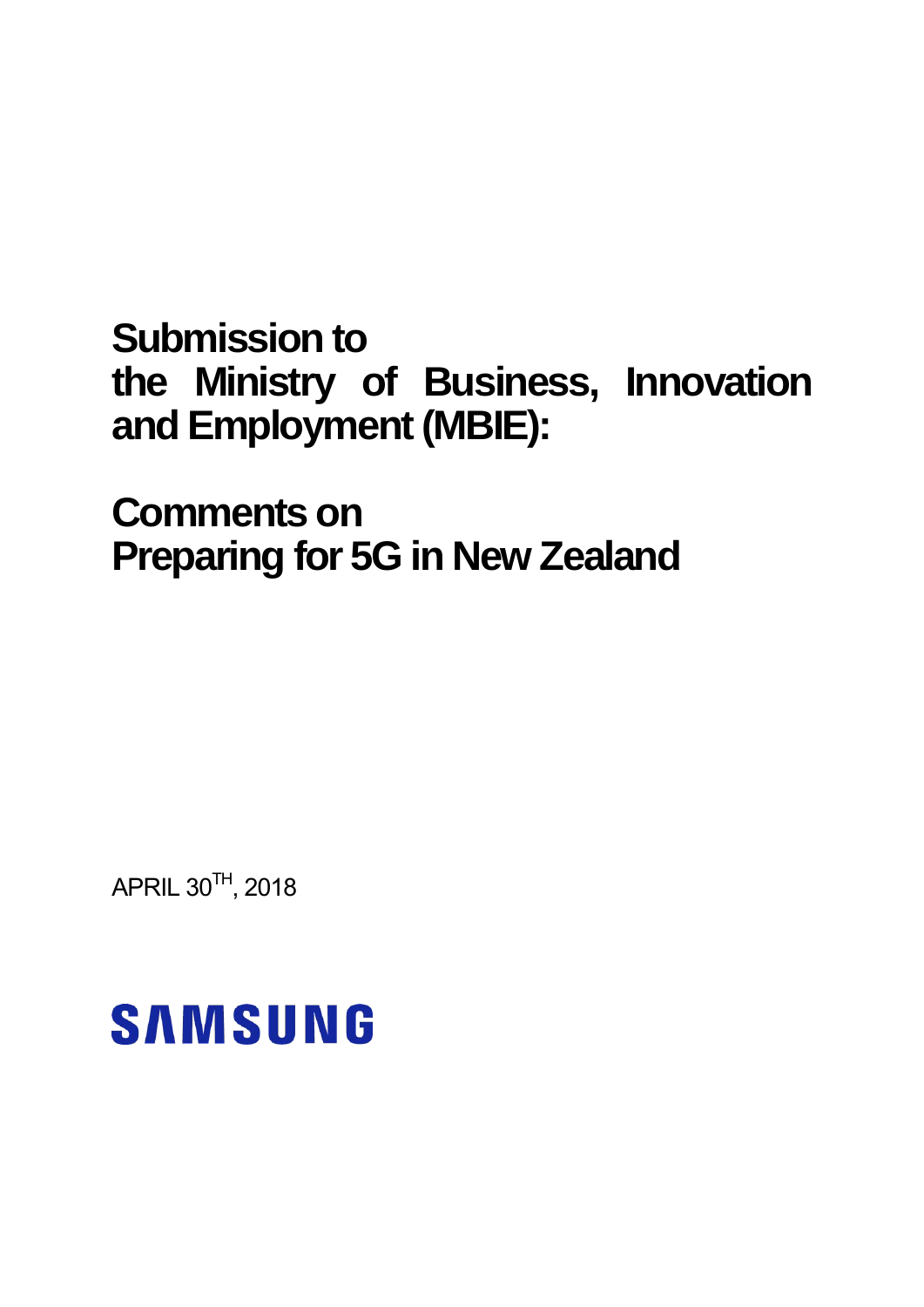### **Table of Contents**

| Q9.Do you agree that the 31.8 to 33.4 GHz, 40.5 to 42.5 GHz and 42.5 to 43.5 GHz bands are a low priority for         |  |
|-----------------------------------------------------------------------------------------------------------------------|--|
|                                                                                                                       |  |
|                                                                                                                       |  |
|                                                                                                                       |  |
| Q26.Should the 5G bands be replanned as TDD bands or some bands or parts of bands be retained as FDD? Why?7           |  |
|                                                                                                                       |  |
| Q35.Is early access to the 3.5 GHz band required for roll out of 5G networks prior to the expiry of existing rights   |  |
|                                                                                                                       |  |
|                                                                                                                       |  |
|                                                                                                                       |  |
| Q38.Is early access to the 26 GHz band required for roll out of 5G networks prior to the expiry of existing rights in |  |
|                                                                                                                       |  |
|                                                                                                                       |  |
|                                                                                                                       |  |
|                                                                                                                       |  |
|                                                                                                                       |  |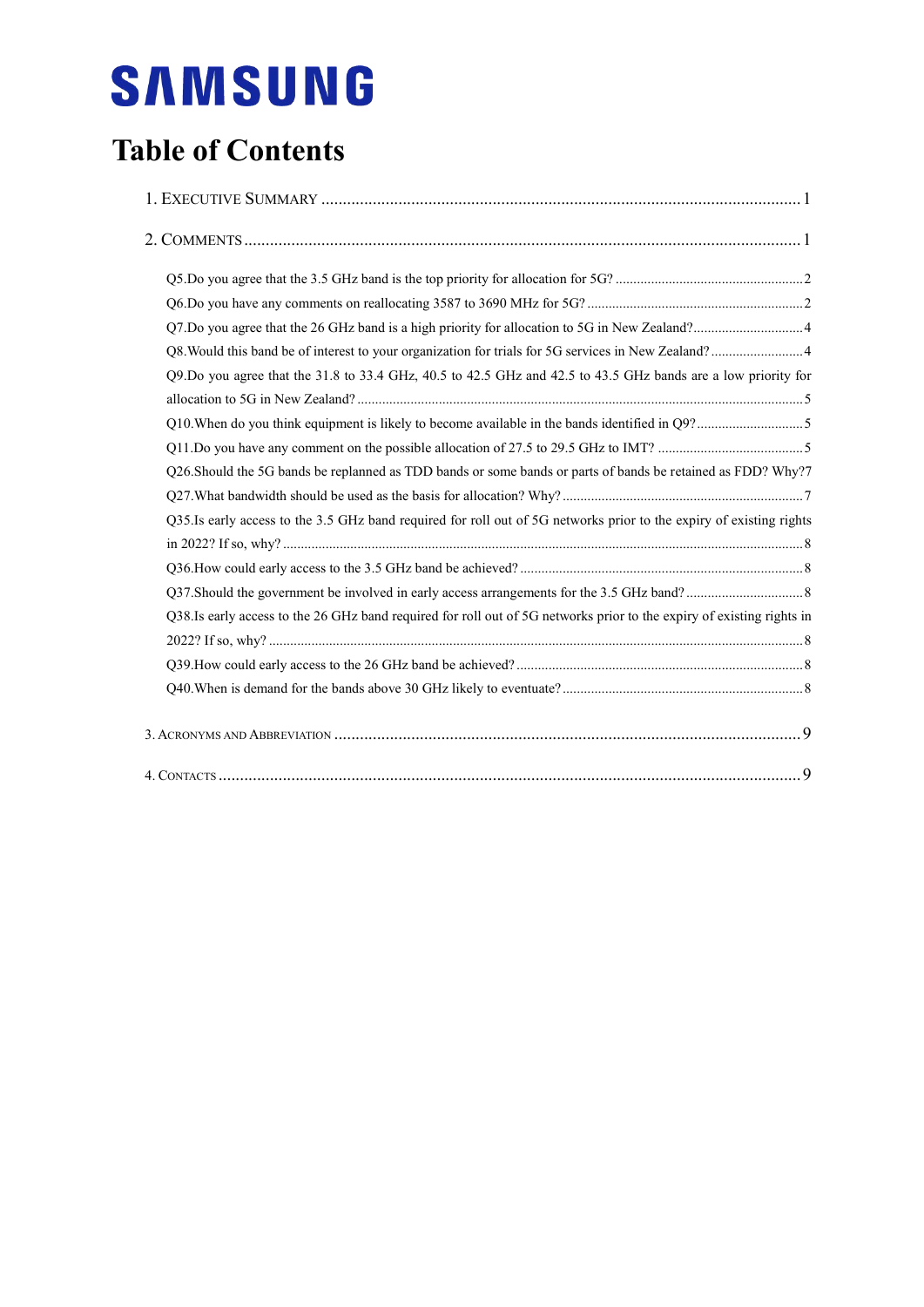### <span id="page-2-0"></span>**1. Executive Summary**

Samsung Electronics Co., Ltd (hereinafter Samsung) is pleased to take an opportunity to submit this document to the MBIE in response to the consultation on "Preparing for 5G in New Zealand<sup>1</sup>", and are grateful for the opportunity to work with the MBIE on 5G spectrum bands.

In section 2, Samsung provides views on questions asked on 5G. Samsung fully supports MBIE taking into account both the 3.5 GHz band and mmWave bands focusing on 26 GHz band 28 GHz for 5G. In order to drive an early 5G market using these bands with high prioritization before 2020 in New Zealand, Samsung would encourage MBIE to allocate these bands as early as possible, taking into account the readiness of the technology and global progress.

Finally Samsung thanks the MBIE for the opportunity to comment on this consultation, and looks forward to working closely with the MBIE continuously to enable 5G to be deployed in New Zealand.

### <span id="page-2-1"></span>**2. Comments**

-

We believe that both 3.5 GHz band and mmWave bands should have high priority for early 5G implementation. Recently, 3GPP has adopted these bands as 5G NR band.

- $n77 (3.3 3.8 \text{ GHz}, so called 3.5 \text{ GHz})$
- n257 (26.5 29.5 GHz, so called 28 GHz band and 5G Frontier band<sup>2</sup>)
	- $n258 (24.25 27.5$  GHz, so called 26 GHz band and 5G Pioneer band)

3GPP is going to finalise its work to develop technical specifications to support these frequency bands within the timeframe of Release 15 by June 2018. It is expected that commercial equipment supporting n77 and n257 based on 3GPP Rel-15 will be available no later than the end of 2018 or early of 2019.

Some European countries, e.g. the UK and Italy, conducted consultation process to make available upper portion of 26 GHz, i.e.  $26.5 - 27.5$  GHz, available before 2020. Significantly, in January 2018 Europe has committed to make at least 1 GHz of mmWave spectrum by 2020 and this is widely expected to be  $26.5 - 27.5$   $\text{GHz}^3$ . This band overlaps both the 26 GHz band and 28 GHz bands. Samsung would encourage MBIE to make 26.4 (or 26.5) – 28.35 GHz available first due to the early global availability of equipment to support this range. Once global movements and developments in the remainder of the 26 GHz band  $(24.25 - 26.5 \text{ GHz})$  are clearer, then MBIE could consider providing this remainder in a second phase once it's clear that global availability of equipment will materialise. Of course, we also encourage that the upper band from 27.5 GHz up to 28.5 GHz/29.5 GHz should also be considered in a second phase taking into account other countries preparations, 3GPP standardization status and eco-systems readiness.

<sup>&</sup>lt;sup>1</sup> Available a[t https://www.rsm.govt.nz/projects-auctions/current-projects/preparing-for-5g-in-new-zealand-technical](https://www.rsm.govt.nz/projects-auctions/current-projects/preparing-for-5g-in-new-zealand-technical-consultation)**consultation** 

<sup>&</sup>lt;sup>2</sup> Available at https://gsacom.com/paper/initiative-develop-global-5g-market-28-ghz-spectrum-band/

<sup>&</sup>lt;sup>3</sup> RSPG18-005 (January 20, 2018), Available at [http://rspg-spectrum.eu/2018/02/the-rspg-has-adopted-recommendations-to](http://rspg-spectrum.eu/2018/02/the-rspg-has-adopted-recommendations-to-policymakers-on-5g/)[policymakers-on-5g/](http://rspg-spectrum.eu/2018/02/the-rspg-has-adopted-recommendations-to-policymakers-on-5g/)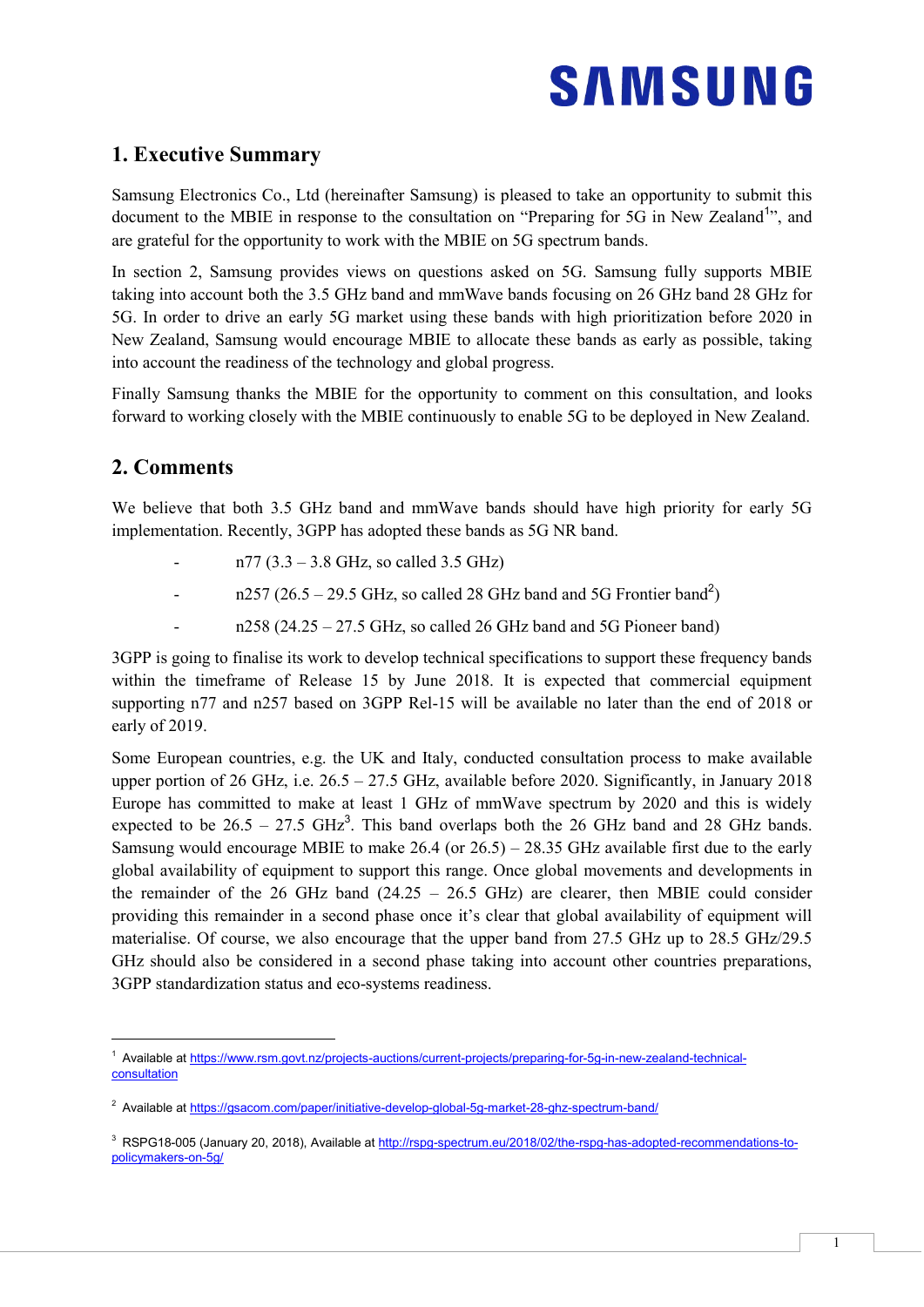To date, it is expected that for 5G the USA would commercialise 28 GHz band (27.5 – 28.35 GHz) in 2018, Korea would commercialise 28 GHz (26.5 – 28.9 GHz) together with 3.5 GHz band (3.4 – 3.7 GHz) in Mach  $2019<sup>4</sup>$  and Japan would commercialise 28 GHz (27.5 – 29.5 GHz) together with portions of 3.6 – 4.2 GHz and 4.4 – 4.9 GHz in 2020.



Figure 1. Global 5G Spectrum Outlook

*Taking into account above and figure 1, therefore, Samsung recognises that 5G using bands 3.5 GHz (3410 – 3690 MHz) and mmWave band (26.5 – 28.35 GHz) will be necessary to support 5G services starting before 2020. In particular, Samsung believes that both these bands will be the focus for early equipment eco-system development in several countries before 2020. Both bands as essential components for 5G services should be provided with same priority and timing for 5G in New Zealand.*

In this section, Samsung provides views for some of questions asked.

### *<3. Possible frequency bands for 5G >*

-

#### <span id="page-3-0"></span>**Q5. Do you agree that the 3.5 GHz band is the top priority for allocation for 5G?**

#### <span id="page-3-1"></span>**Q6. Do you have any comments on reallocating 3587 to 3690 MHz for 5G?**

Regarding Q5 above, Samsung agrees that the 3.5 GHz band from 3410 MHz to 3690 MHz would be a priority for allocation for 5G in New Zealand. This band has been identified to IMT by previous

<sup>4</sup> Refer from<https://www.zdnet.com/article/south-koreas-5g-spectrum-auction-to-start-at-3-billion/> and <http://koreajoongangdaily.joins.com/news/article/article.aspx?aid=3047170&cloc=joongangdaily%7Chome%7Cnewslist1>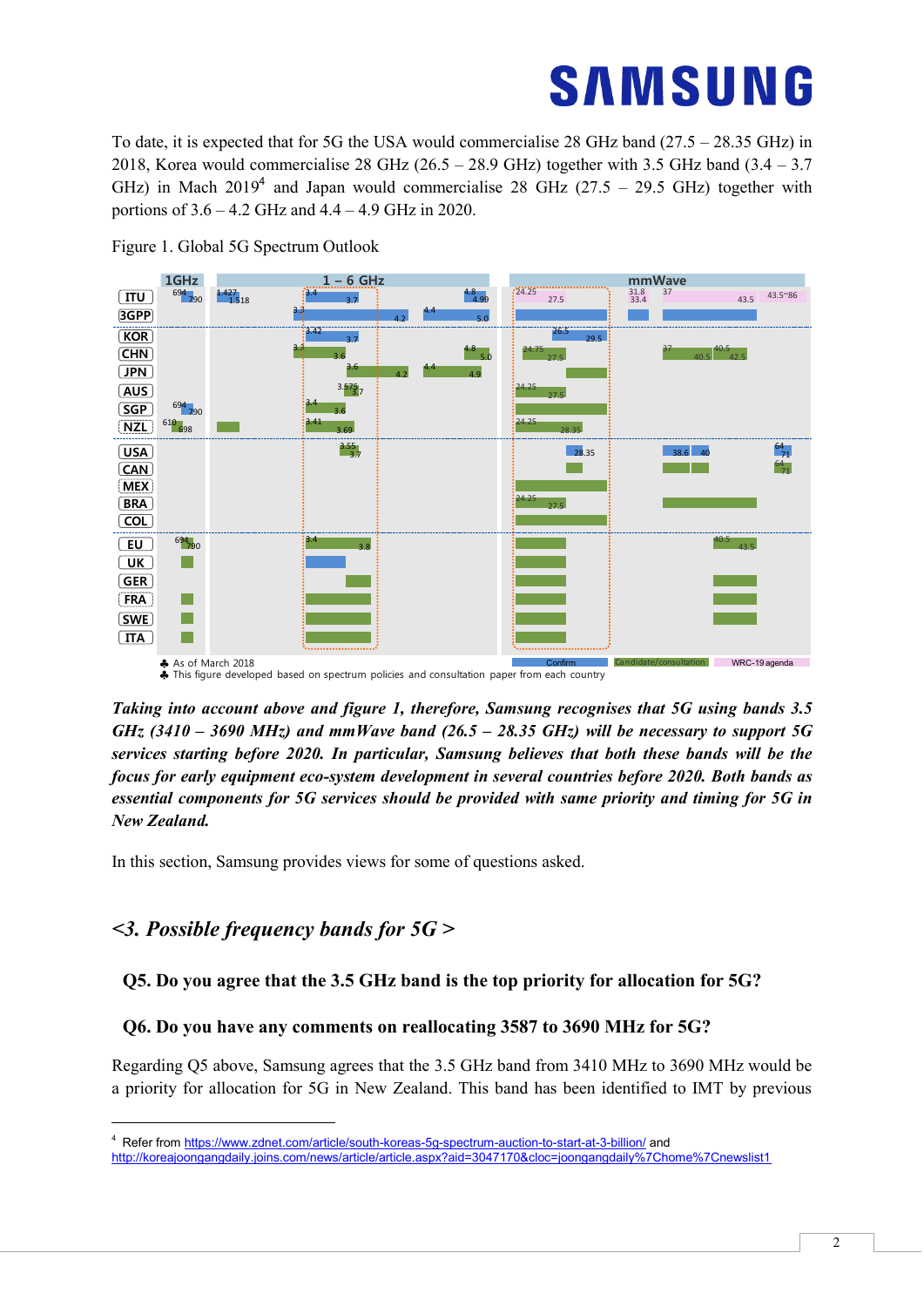WRCs. And many countries have a plan to use the 3.5 GHz band from 3.4 GHz to 3.7 GHz or portions thereof for their 5G service around 2020. For example, recently UK has finished the auction process within the band 3410 MHz to 3580 MHz. Korea is going to auction for the band from 3420 MHz to 3700 MHz in this June. In addition, many countries in the world are considering this band as primary band for 5G.

From standardization point of view, moreover, 3GPP defined 3.5 GHz band as one of the key 5G NR bands, and the band has been defined as n78.

| $NR$ operating | Uplink (UL) operating band         | Downlink (DL) operating band               | <b>Duplex</b> |  |
|----------------|------------------------------------|--------------------------------------------|---------------|--|
| band           | <b>BS</b> receive / UE transmit    | <b>BS</b> transmit / UE receive            | Mode          |  |
|                | $F_{UL \, low}$ – $F_{UL \, high}$ | $F_{DL \text{low}}$ – $F_{DL \text{high}}$ |               |  |
| n <sub>1</sub> | 1920 MHz - 1980 MHz                | 2110 MHz - 2170 MHz                        | <b>FDD</b>    |  |
| n2             | 1850 MHz - 1910 MHz                | 1930 MHz - 1990 MHz                        | <b>FDD</b>    |  |
| n <sub>3</sub> | 1710 MHz - 1785 MHz                | 1805 MHz - 1880 MHz                        | <b>FDD</b>    |  |
| n <sub>5</sub> | 824 MHz - 849 MHz                  | 869 MHz - 894 MHz                          | <b>FDD</b>    |  |
| n7             | 2500 MHz - 2570 MHz                | 2620 MHz - 2690 MHz                        | <b>FDD</b>    |  |
| n8             | 880 MHz - 915 MHz                  | 925 MHz - 960 MHz                          | <b>FDD</b>    |  |
| n20            | 832 MHz - 862 MHz                  | 791 MHz - 821 MHz                          | <b>FDD</b>    |  |
| n28            | 703 MHz - 748 MHz                  | 758 MHz - 803 MHz                          | <b>FDD</b>    |  |
| n38            | 2570 MHz - 2620 MHz                | 2570 MHz - 2620 MHz                        | <b>TDD</b>    |  |
| n41            | 2496 MHz - 2690 MHz                | 2496 MHz - 2690 MHz                        | <b>TDD</b>    |  |
| n50            | 1432 MHz - 1517 MHz                | 1432 MHz - 1517 MHz                        | <b>TDD</b>    |  |
| n51            | 1427 MHz - 1432 MHz                | 1427 MHz - 1432 MHz                        | <b>TDD</b>    |  |
| n66            | 1710 MHz - 1780 MHz                | $2110 \text{ MHz} - 2200 \text{ MHz}$      | <b>FDD</b>    |  |
| n70            | 1695 MHz - 1710 MHz                | 1995 MHz - 2020 MHz                        | <b>FDD</b>    |  |
| n71            | 663 MHz - 698 MHz                  | $617 MHz - 652 MHz$                        | <b>FDD</b>    |  |
| n74            | 1427 MHz - 1470 MHz                | 1475 MHz - 1518 MHz                        | <b>FDD</b>    |  |
| n75            | N/A                                | 1432 MHz - 1517 MHz                        | <b>SDL</b>    |  |
| n76            | N/A                                | 1427 MHz - 1432 MHz                        | <b>SDL</b>    |  |
| n77            | 3300 MHz - 4200 MHz                | 3300 MHz - 4200 MHz                        | <b>TDD</b>    |  |
| n78            | 3300 MHz - 3800 MHz                | 3300 MHz - 3800 MHz                        | <b>TDD</b>    |  |
| n79            | 4400 MHz - 5000 MHz                | 4400 MHz - 5000 MHz                        | <b>TDD</b>    |  |
| n80            | 1710 MHz - 1785 MHz                | N/A                                        | <b>SUL</b>    |  |
| n81            | 880 MHz - 915 MHz                  | N/A                                        | <b>SUL</b>    |  |
| n82            | 832 MHz - 862 MHz                  | N/A                                        | <b>SUL</b>    |  |
| n83            | 703 MHz - 748 MHz                  | N/A                                        | <b>SUL</b>    |  |
| n84            | 1920 MHz - 1980 MHz                | N/A                                        | <b>SUL</b>    |  |

Table 1. 5G NR operating bands in FR1  $(450 - 6000 \text{ MHz})^5$ 

Regarding Q6 above, as emphasised, entire band from 3.4 GHz to 3.7 GHz are being considered and will be used for 5G in many countries. Therefore, Samsung recommends the MBIE to consider the entire band from 3410 MHz to 3690 MHz for 5G service if the band could be possible.

We recognise that there has been little or no deployment of services in the lower part of the 3.5 GHz band (3410 to 3487 MHz and 3510 to 3587 MHz) and the upper part of the 3.5 GHz band (3589 to 3700 MHz) is largely unused in New Zealand. Meanwhile, rights in these bands would be effective by October 2022. Therefore, it would be one of the possible approaches that the 3.5 GHz band could be deployed at specific regions/area requiring more spectrum such as dense urban and hotspot first, and then usage of the band could be extended to other regions/areas taking into account expiration of the incumbent rights.

-

<sup>5</sup> 3GPP TS 38.101-1 V15.1.0 (2018-03), User Equipment radio transmission and reception; Part 1: Range 1 Standalone (Release 15)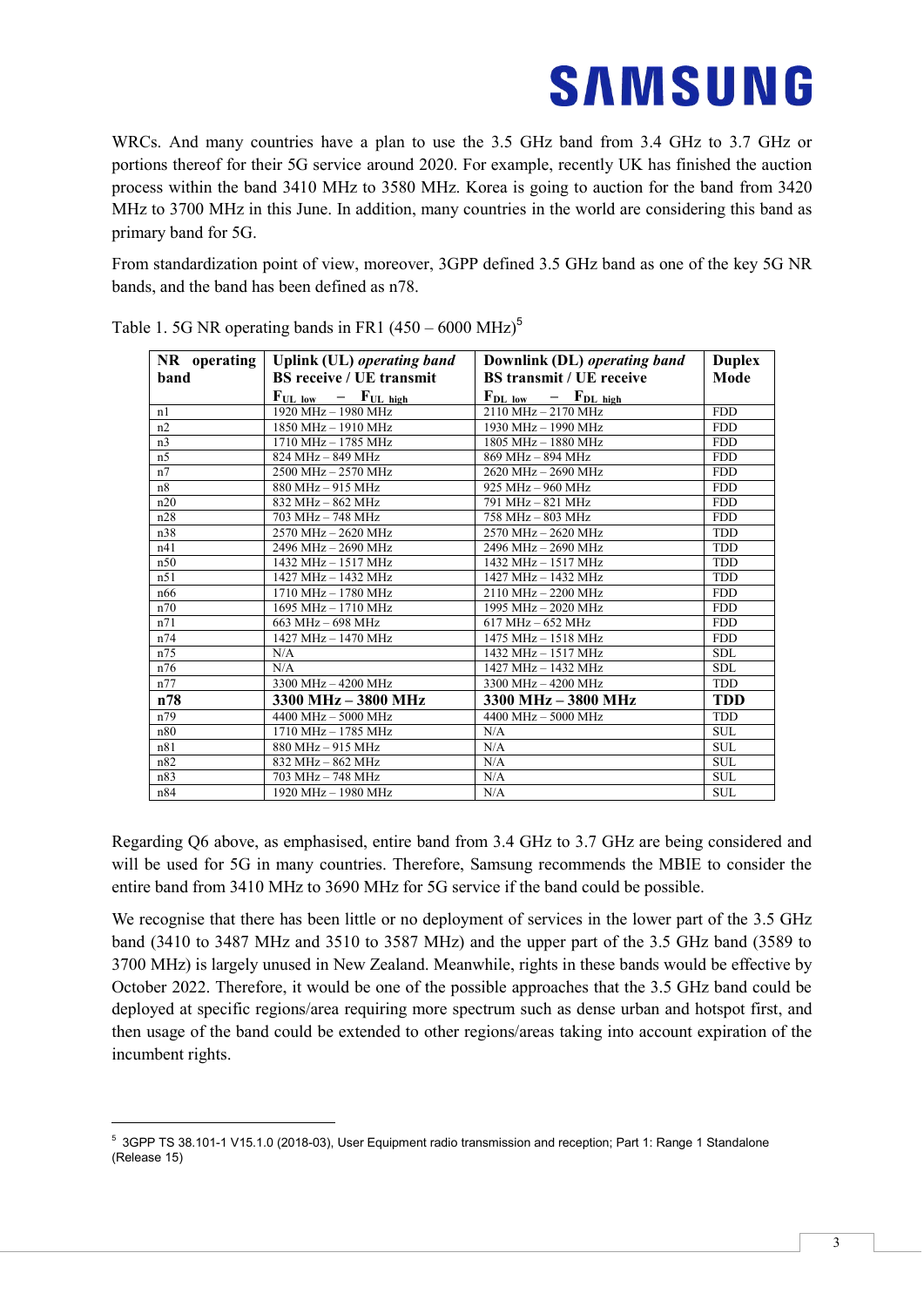#### <span id="page-5-0"></span>**Q7. Do you agree that the 26 GHz band is a high priority for allocation to 5G in New Zealand?**

#### <span id="page-5-1"></span>**Q8. Would this band be of interest to your organization for trials for 5G services in New Zealand?**

Samsung strongly supports that both 3.5 GHz band and mmWave bands such as 26 GHz and 28 GHz should be taken into account as the same priority in order to fulfil 5G Vision<sup>6</sup> and technical performance requirements<sup>7</sup> to support 20 Gbit/s peak data rate using both bands below 6 GHz and mmWave bands.

| <b>NR</b><br>Operating | Uplink (UL) operating band<br><b>BS</b> receive / UE transmit | Downlink (DL) operating band<br><b>BS</b> transmit / UE receive | <b>Duplex</b><br>Mode |
|------------------------|---------------------------------------------------------------|-----------------------------------------------------------------|-----------------------|
| <b>Band</b>            | $F_{UL \, low}$ – $F_{UL \, high}$                            | $F_{DL\,low}$ – $F_{DL\,high}$                                  |                       |
| n257                   | 26500 MHz - 29500 MHz                                         | 26500 MHz - 29500 MHz                                           | TDD                   |
| n258                   | 24250 MHz - 27500 MHz                                         | 24250 MHz - 27500 MHz                                           | TDD                   |
| n260                   | 37000 MHz - 40000 MHz                                         | 37000 MHz - 40000 MHz                                           | TDD                   |

Table 2. 5G NR operating bands in FR2  $(24.25 - 52.6 \text{ GHz})^8$ 

-

As described in Figure 1, from the various studies and investigation around the world, it is foreseen that various spectrum bands will be required. Specifically, many administrations and industries have recognised the potential for early availability of the 3.5 GHz band and mmWave bands (26 GHz and 28 GHz) for 5G services.

While the 3.5 GHz band offers advantages from coverage and good radio propagation perspectives, mmWave bands are required to provide wider contiguous bandwidth to support the high data throughput that is an essential characteristic of the full 5G vision.

Both lower bands below 6 GHz (focusing on 3.5 GHz band) and mmWave bands will be necessary to realise new services in 5G era, taking into account the varied ITU references and global investigations.

As emphasised, the 3.5 GHz band would be essential band for 5G. However if the 3.5 GHz band from 3410 MHz to 3690 MHz would only be available and allocated for 5G in New Zealand, this would mean that only 280 MHz bandwidth would be provided for 5G. From the ITU-R 5G vision (Recommendation ITU-R M.2083) and 5G technical performance requirements (Report ITU-R M.2410), hundreds of MHz would be required to realise 5G. For example, ITU-R recommends that the minimum requirement of peak data rate is 20 Gbit/s for downlink, assuming the peak spectral efficiency as 30 bit/s/Hz, means that the required bandwidth would be approximately 670 MHz. For the minimum requirement of user experienced data rate is 100 Mbit/s for downlink at Dense UrbaneMBB, assuming the  $5<sup>th</sup>$  percentile user spectral efficiency as 0.225 bit/s/Hz, means that the required bandwidth would be about 450 MHz. As such the 280 MHz of bandwidth in 3.5 GHz band would not

<sup>&</sup>lt;sup>6</sup> Recommendation ITU-R M.2083, IMT Vision – "Framework and overall objectives of the future development of IMT for 2020 and beyond", September 2015

 $^7$  Report ITU-R M.2410, Minimum requirements related to technical performance for IMT-2020 radio interface(s) & Report ITU-R M.2411, Requirements, evaluation criteria and submission templates for the development of IMT-2020, November 2017

<sup>&</sup>lt;sup>8</sup> 3GPP TS 38.101-2 V15.1.0 (2018-03), User Equipment (UE) radio transmission and reception; Part 2: Range 2 Standalone (Release 15)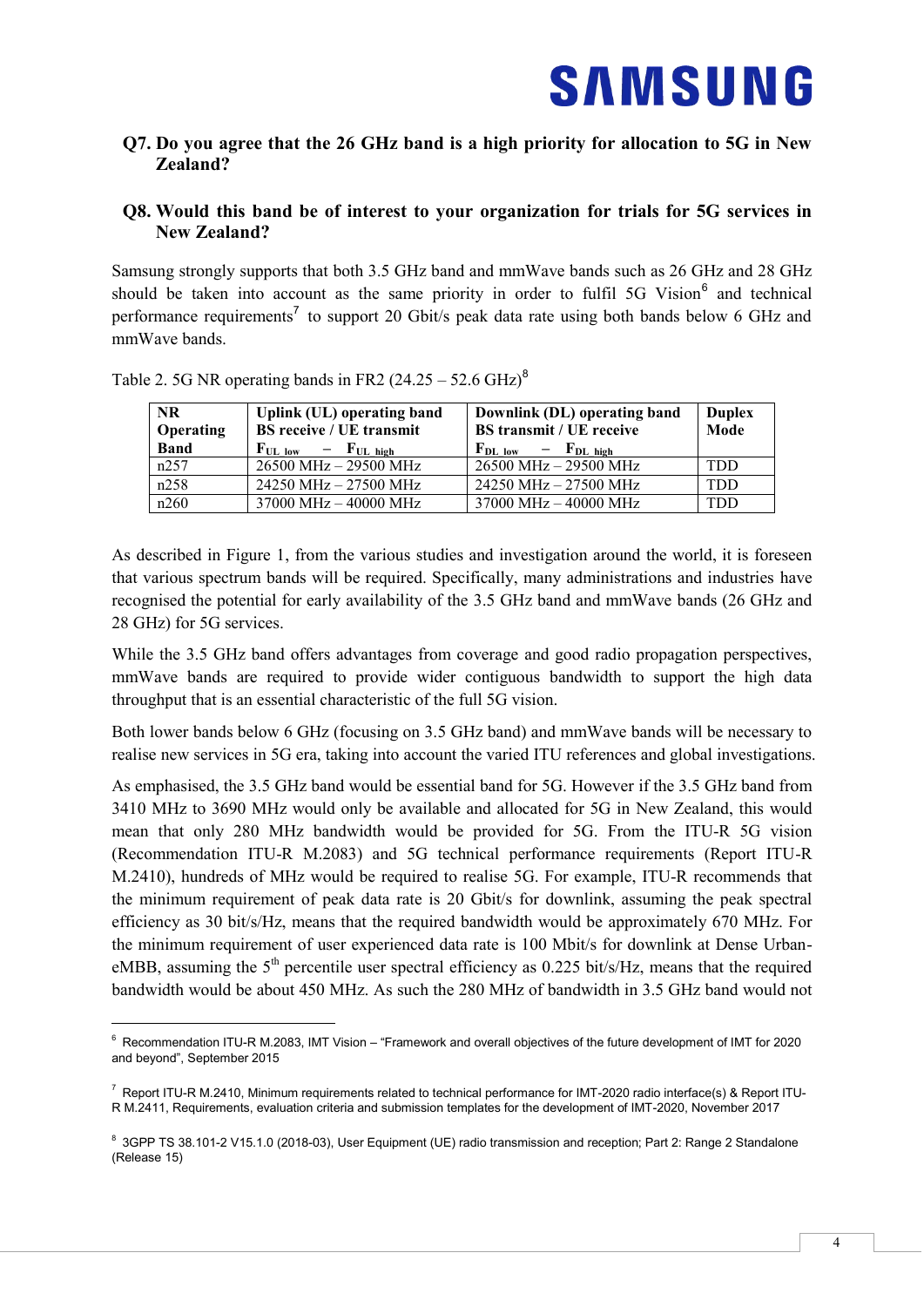be supportive of 5G fully vision and performance requirements and therefore mmWave band supporting hundreds of MHz bandwidth should also be essential element for 5G.

We fully recognise that management rights in the lower part of the 26 GHz band (24.549 to 26.4 GHz) will be expired in 2022, meanwhile, management rights in the upper part of the 26 GHz (26.4 to 28.35 GHz) already expired in January 2018. This means that the upper part of the 26 GHz band could be available to use 5G service immediately in New Zealand.

Therefore, Samsung would encourage MBIE to make 26.4 (or 26.5) – 28.35 GHz available first due to the early global availability of equipment to support this range. Once global movements and developments in the remainder of the 26 GHz band (24.25 – 26.5 GHz) are clearer, then MBIE could consider providing this remainder in a second phase once its clear that global availability of equipment will materialise. Of course, we also encourage that the upper band from 27.5 GHz up to 28.5 GHz/29.5 GHz should also be considered in a second phase taking into account other countries preparations, 3GPP standardization status and eco-systems readiness. Meanwhile, it should be noted that some issues are being studied in ITU-R TG 5/1 for sharing and compatibility issue between 23.6 GHz and 24 GHz to protect Earth-Exploration Satellite Service (EESS-passive). These study results might give some impacts to the 26 GHz band at WRC-19, such as more stringent unwanted emission levels, certain guard band, etc.

#### <span id="page-6-0"></span>**Q9. Do you agree that the 31.8 to 33.4 GHz, 40.5 to 42.5 GHz and 42.5 to 43.5 GHz bands are a low priority for allocation to 5G in New Zealand?**

#### <span id="page-6-1"></span>**Q10. When do you think equipment is likely to become available in the bands identified in Q9?**

Regarding Q9, yes, Samsung could agree. In case of 31.8 to 33.4 GHz band (hereinafter 32 GHz), study progress toward WRC-19 in ITU-R is not much compared to other bands below 43.5 GHz. And this band was not allocated to Mobile Service in the Radio Regulations and the band has only small bandwidth. Industries and administrations have only small interest in this band for 5G usage.

In case of bands from 40.5 to 43.5 GHz, these bands have been agreed as one of 5G NR bands in 3GPP recently. Even though some administrations and regional preparatory groups for WRC-19 have some interests to use these bands, there are small activities to utilise the bands at this moment.

Therefore, those bands could be taken into consideration as a low priority for allocation to 5G in New Zealand.

Regarding Q10, as mentioned above, we foresee that most of studies and development are focused on bands below 40/40.5 GHz to be commercialised around 2020 - 2022. Therefore, equipment to support bands 40.5 to 43.5 GHz seems to be available after 2022 – 2025 based on market needs.

#### <span id="page-6-2"></span>**Q11. Do you have any comment on the possible allocation of 27.5 to 29.5 GHz to IMT?**

As described in this Consultation paper<sup>9</sup>, some countries such as USA, Korea, Japan, Canada, Singapore, etc. will use or are earnestly considering the band from 26.5 to 29.5 GHz (hereinafter 28

-

<sup>9</sup> Available a[t https://www.rsm.govt.nz/projects-auctions/current-projects/preparing-for-5g-in-new-zealand-technical](https://www.rsm.govt.nz/projects-auctions/current-projects/preparing-for-5g-in-new-zealand-technical-consultation)[consultation](https://www.rsm.govt.nz/projects-auctions/current-projects/preparing-for-5g-in-new-zealand-technical-consultation)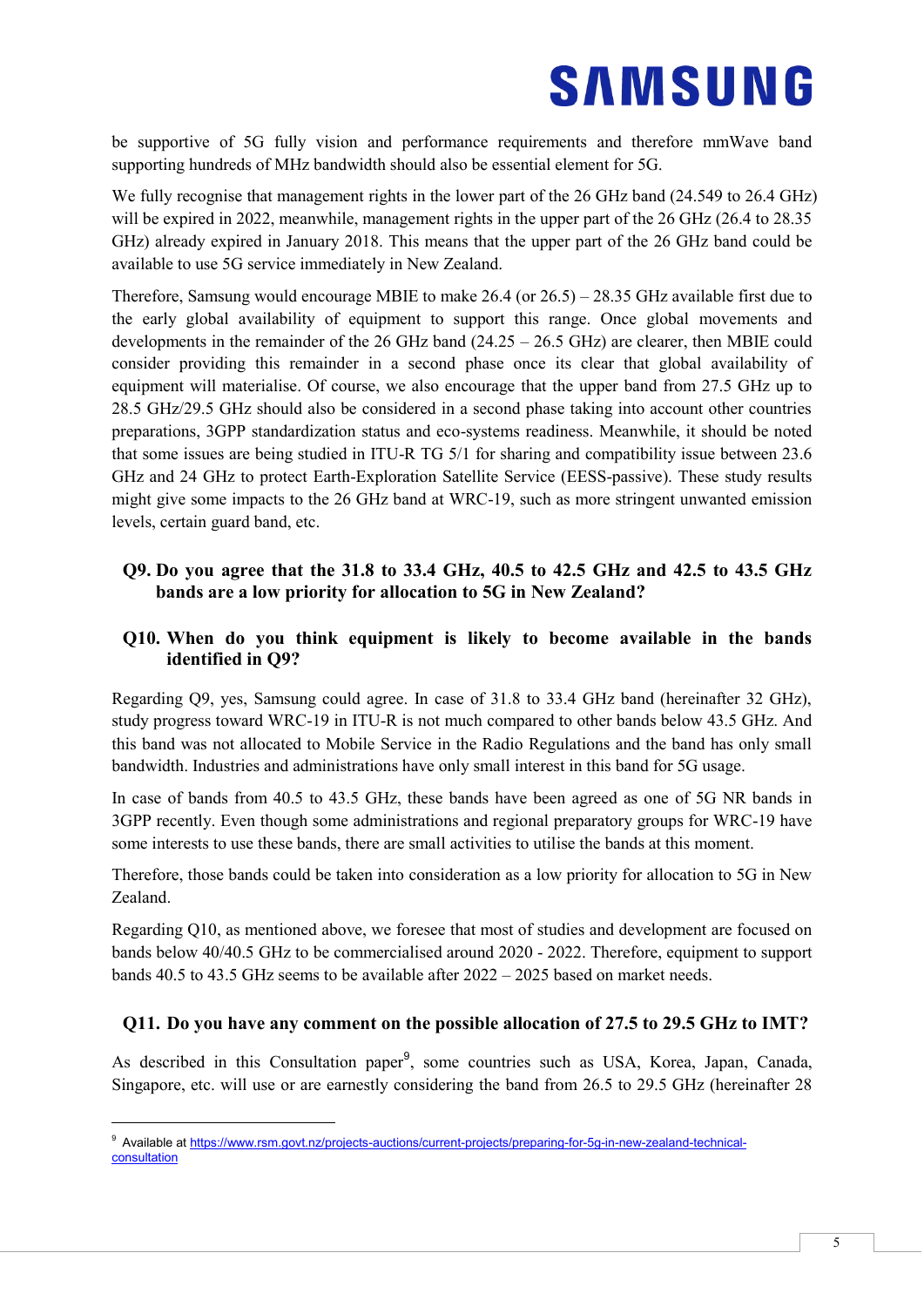

GHz) or portions thereof, as 5G Frontier band, for their 5G in very near future.

And GSA<sup>10</sup> as global suppliers association for mobile communications has published the report<sup>11</sup> in April 2018. From the report, most of 5G trials in the world are being focused on 28 GHz band as described in following figures.



Figure 2. Count of 5G demonstrations and trials according to spectrum bands used

Figure 3. Distribution of number of 5G demonstrations and trials by broad spectrum ranges



On the other hand, 3GPP as global partnership to develop 5G technical specifications has defined the

-

<sup>10</sup> <https://gsacom.com/>

<sup>11 5</sup>G Update – Global Market Trials, April 2018, GSA. Available at https://gsacom.com/paper/5g-update-global-market-trials-2/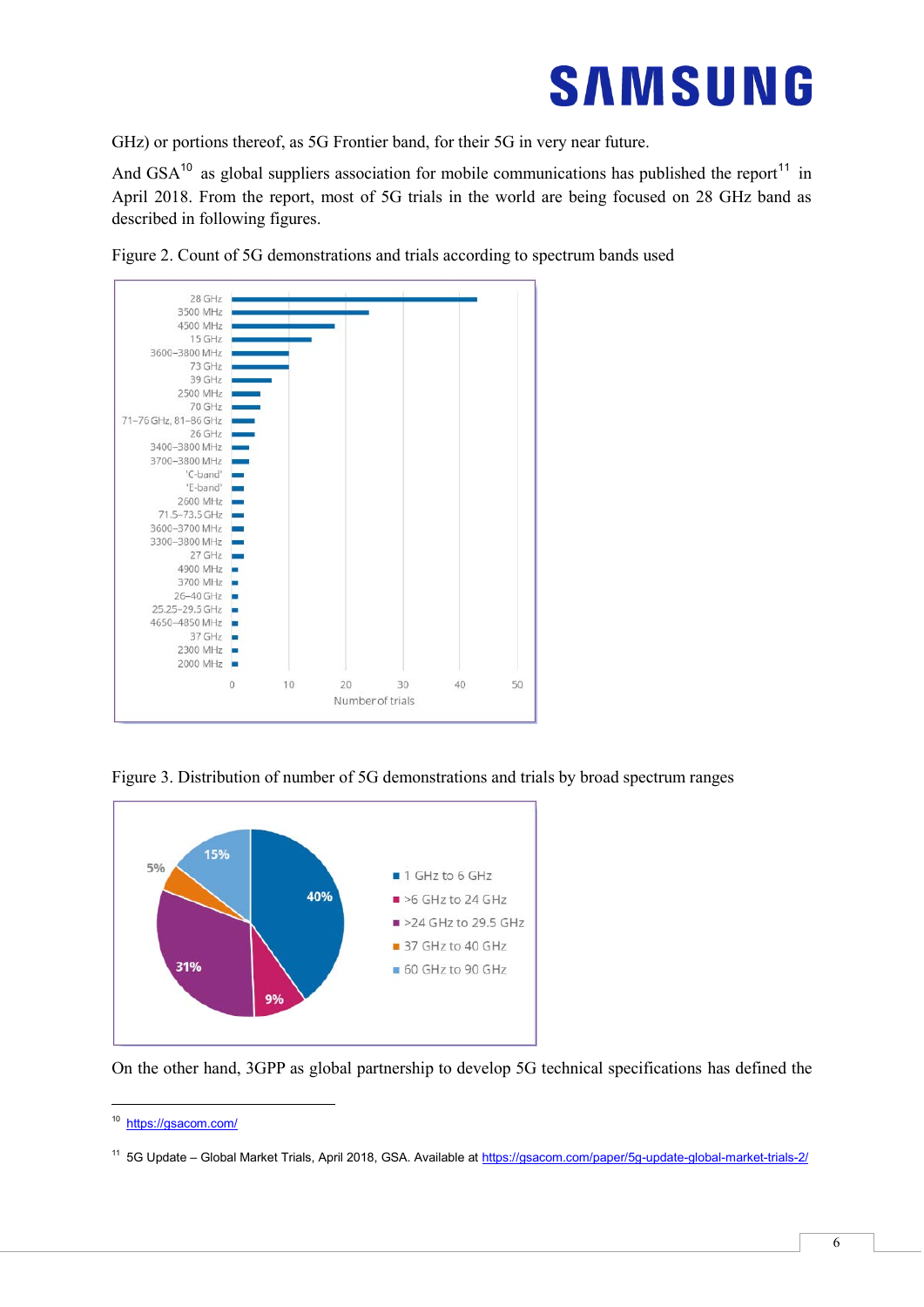band from 26.5 to 29.5 GHz as n257 for 5G NR band. The technical specifications to support 5G commercialization in several countries before 2020 will be defined by June  $2018^{12}$  finally. Especially, Korea will start 5G commercial services from March 2019 using 28 GHz band from 26.5 to 28.9 GHz. This means that equipment to support this band will be ready before 2019. Therefore, the 28 GHz band to be commercialised soon is one of the promised and key bands for 5G. Therefore, we suggest that the MBIE should consider the 28 GHz band up to 29.5 GHz, if possible.

### *<5. Management rights for 5G >*

#### <span id="page-8-0"></span>**Q26. Should the 5G bands be replanned as TDD bands or some bands or parts of bands be retained as FDD? Why?**

From table 1 and 2 above, we recognise that several band plan options such as FDD, TDD, SUL and SDL are the defined for 5G NR. From these tables, however, the most important point is that essential bands such as 3.5 GHz and bands above 24.25 GHz should adopt TDD band plan only for 5G. Therefore, we recommend that 5G bands both 3.5 GHz band and 26 GHz band be replanned as TDD mode, taking into account global harmonization and economy of scale.

#### <span id="page-8-1"></span>**Q27. What bandwidth should be used as the basis for allocation? Why?**

For information, 3GPP is going to finalise the detailed technical specifications for 5G NR by June 2018. The following tables summarise what kinds of channel bandwidths are defined for 5G NR. In 3GPP, the transmission bandwidth configuration  $N_{RB}$  for each base station (BS) channel bandwidth and subcarrier spacing (SCS) is specified as table 3 and 4 for FR1 and FR2 respectively.

| <b>SCS</b><br>[kHz] | <b>MHz</b> | 10<br>MHz | 15<br><b>MHz</b> | 20<br>MHz       | 25<br>MHz       | 30<br>MHz | 40<br><b>MHz</b> | 50<br>MHz       | 60<br><b>MHz</b> | 70<br>MHz | 80<br>MHz                  | 90<br>MHz | 100<br>MHz |
|---------------------|------------|-----------|------------------|-----------------|-----------------|-----------|------------------|-----------------|------------------|-----------|----------------------------|-----------|------------|
|                     | $N_{RB}$   | $N_{RB}$  | $N_{RB}$         | N <sub>RB</sub> | N <sub>RB</sub> | $N_{RB}$  | $N_{RB}$         | N <sub>RB</sub> | $N_{RB}$         | $N_{RB}$  | $\mathbf{N}_{\mathbf{RB}}$ | $N_{RB}$  | $N_{RB}$   |
| 10                  | 25         | 52        | 79               | 106             | 133             | [160]     | 216              | 270             | N.A              | N.A       | N.A                        | N.A       | N.A        |
| 30                  |            | 24        | 38               |                 | 65              | [78]      | 106              | 133             | 162              | [189]     | 217                        | [245]     | 273        |
| 60                  | N.A        |           | 18               | 24              | 31              | [38]      | 51               | 65              | 79               | [93]      | 107                        | [121]     | 135        |

Table 3. Transmission bandwidth for FR1

Table 4. Transmission bandwidth for FR2

-

| <b>SCS [kHz]</b> | <b>50 MHz</b> | <b>100 MHz</b> | <b>200 MHz</b> | <b>400 MHz</b> |
|------------------|---------------|----------------|----------------|----------------|
|                  | $N_{RB}$      | $\rm N_{RB}$   | $N_{RB}$       | $N_{RR}$       |
| 60               | 66            | 132            | 264            | N.A            |
| 120              | 32            | 66             | 132            | 264            |

At this moment, we have no specific suggestion for channel bandwidth as the basis for allocation. As noted in the consultation document, 20 MHz for frequencies between 3 GHz and 6 GHz could be possible. However, from UK and Korea examples, 5 MHz and 10 MHz could also be considered as minimum channel bandwidth. If New Zealand would adopt an auction as allocating method for 5G,

 $12$  In case of NSA (Non-Standalone) mode, 3GPP had developed the required technical specifications in December 2017. And 3GPP will finalise the technical specifications for SA (Standalone) mode by June 2018.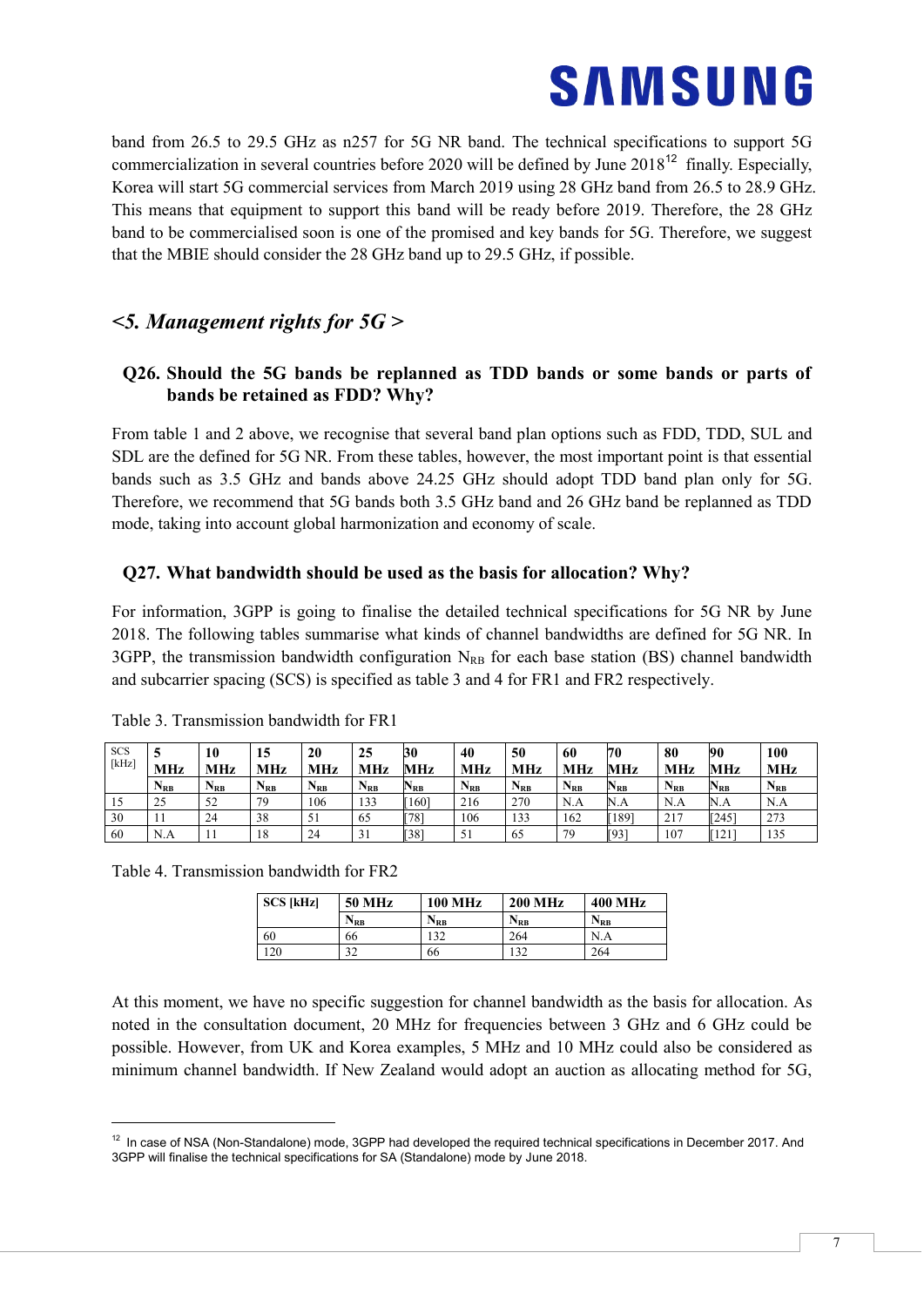smaller bandwidth such as 5 MHz and/or 10 MHz might be somewhat convenient due to possibility of varied band combinations for auction.

In case of frequencies above 24 GHz, 100 MHz channel bandwidth would be a suitable option taking into account state of art in relevant technology, global trends, etc.

On the other hand, it should also be noted that contiguous bandwidth per mobile operator would be one of the important elements to realise 5G by reducing complexity of equipment design and implementation price.

### *<7. Timing >*

- <span id="page-9-0"></span>**Q35. Is early access to the 3.5 GHz band required for roll out of 5G networks prior to the expiry of existing rights in 2022? If so, why?**
- <span id="page-9-1"></span>**Q36. How could early access to the 3.5 GHz band be achieved?**
- <span id="page-9-2"></span>**Q37. Should the government be involved in early access arrangements for the 3.5 GHz band?**
- <span id="page-9-3"></span>**Q38. Is early access to the 26 GHz band required for roll out of 5G networks prior to the expiry of existing rights in 2022? If so, why?**

#### <span id="page-9-4"></span>**Q39. How could early access to the 26 GHz band be achieved?**

From Q35 to Q39, we recognise that New Zealand is one of the leading countries to roll out new generation mobile broadband systems in the world. As noted in the consultation paper, 3.5 GHz band and 26 GHz band would be ready soon when the rights in those bands would be expired. To roll out of 5G networks and service, spectrum band should be ready timely. Through Recommendation ITU-R M.2083, ITU-R recommends that 5G would be available around 2020. In addition, operators in New Zealand want to roll out their 5G networks from 2020. Therefore, we recommend that early access to the 3.5 GHz band be ready before 2020 prior to the expiry of existing rights in 2022 if there would be no more request from existing rights holder.

26 GHz band (26.4/26.5 GHz to 28.35 GHz) is also one of the key essential spectrum bands for 5G. In order to fulfil 5G requirements defined by ITU-R, the 26 GHz band should also be provided timely.

We recommend that both 3.5 GHz band and 26 GHz band be ready and provided at the same time with mobile industry.

With the same approach, therefore, Samsung would encourage MBIE to make 26.4 (or  $26.5$ ) – 28.35 GHz available first due to the early global availability of equipment to support this range.

#### <span id="page-9-5"></span>**Q40. When is demand for the bands above 30 GHz likely to eventuate?**

As noted in consultation paper, band above 30 GHz could be likely used as additional capacity layers for 5G networks. However, bands above 30 GHz would be considered as the next phase after initial